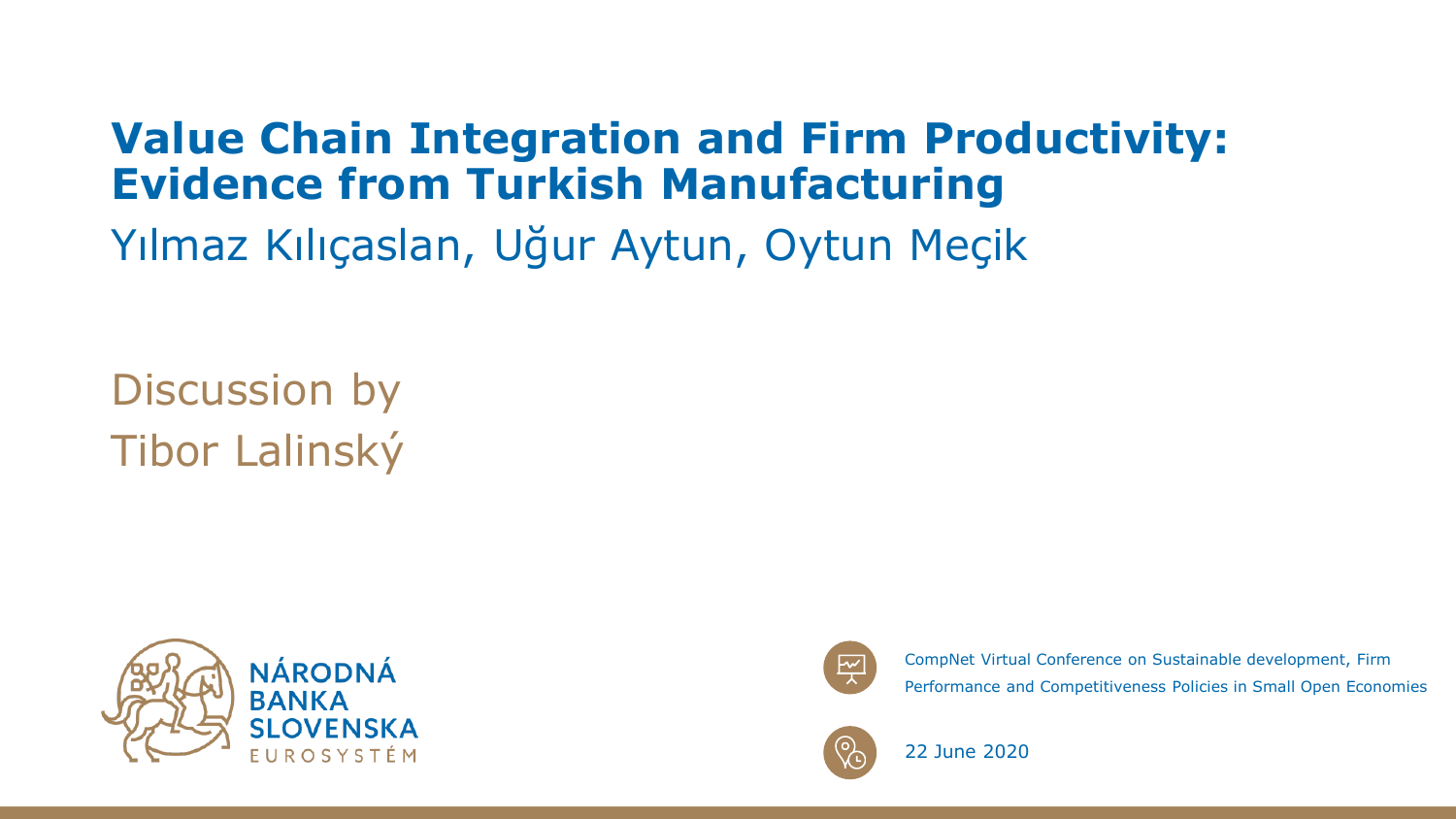# Contribution of the paper



- Highly relevant topic
- Unique firm-level dataset
- Interesting results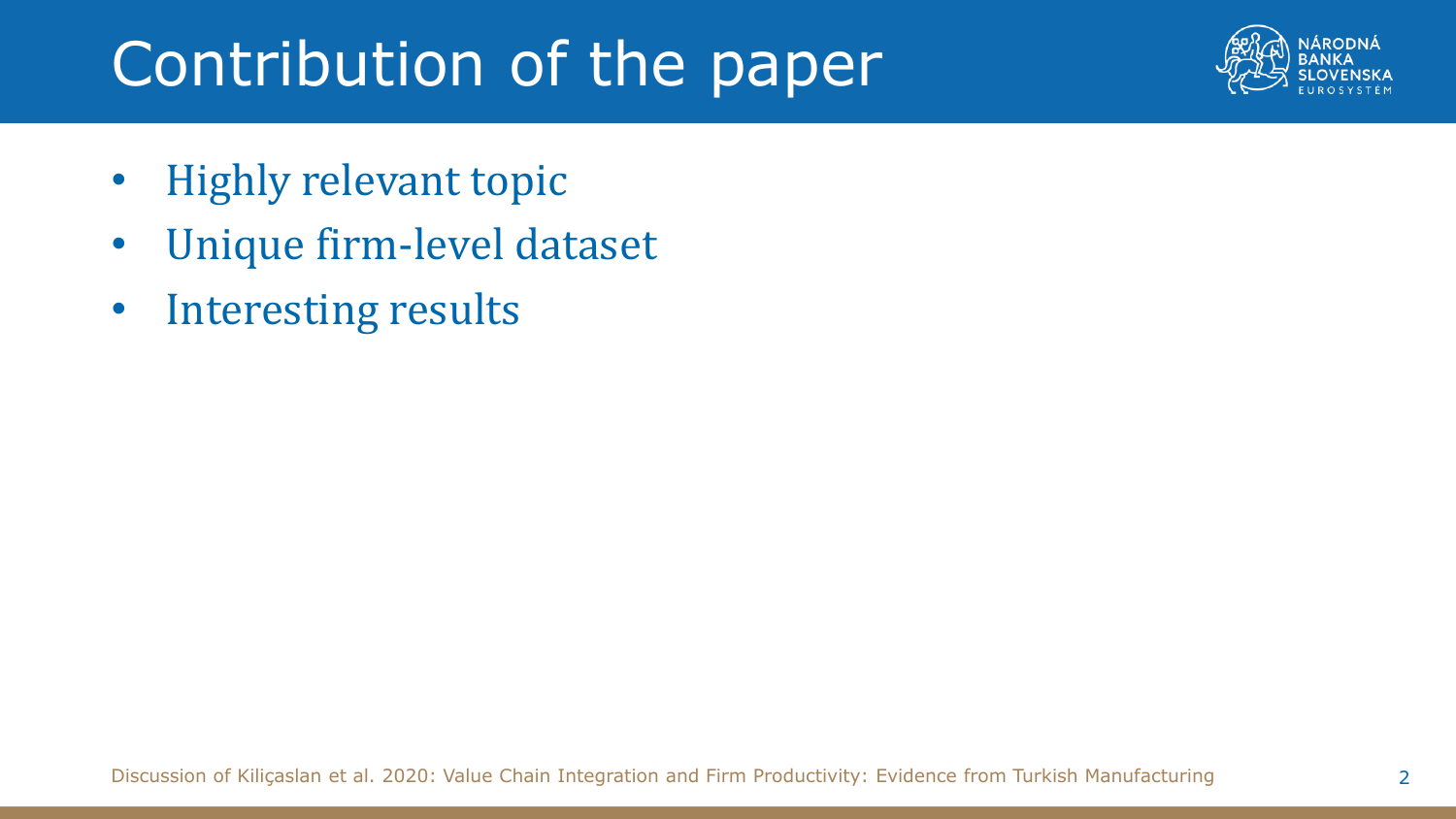# Summary of the paper



- Examines how manufacturing firms' position in value chains affects their labour productivity
- Both domestic and global value chains
- Intermediate supplier and consumer position
- Turkish firm-level data (20e population, years 2003-2015, combination of a survey and hard data)
- Results by size class and technology intensity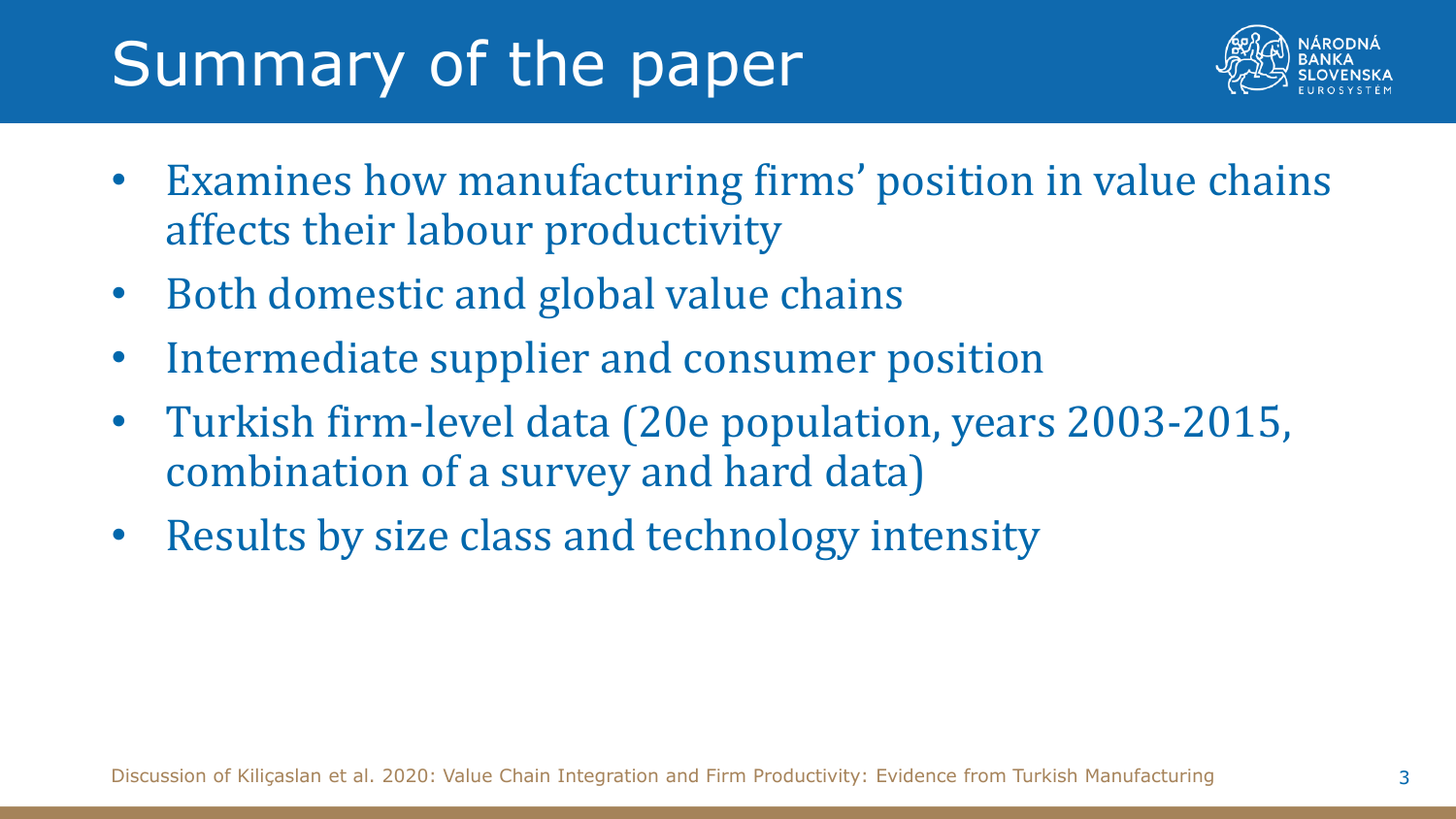# Main conclusions of the paper



- Participation in value chains does not necessarily bring higher firm productivity
- Consumers show higher productivity regardless domestic or global value chain participation, but suppliers, especially in domestic value chain, exhibit lower productivity
- Smaller firms tend to benefit more from the consumer position in GVCs (large ones in DVCs)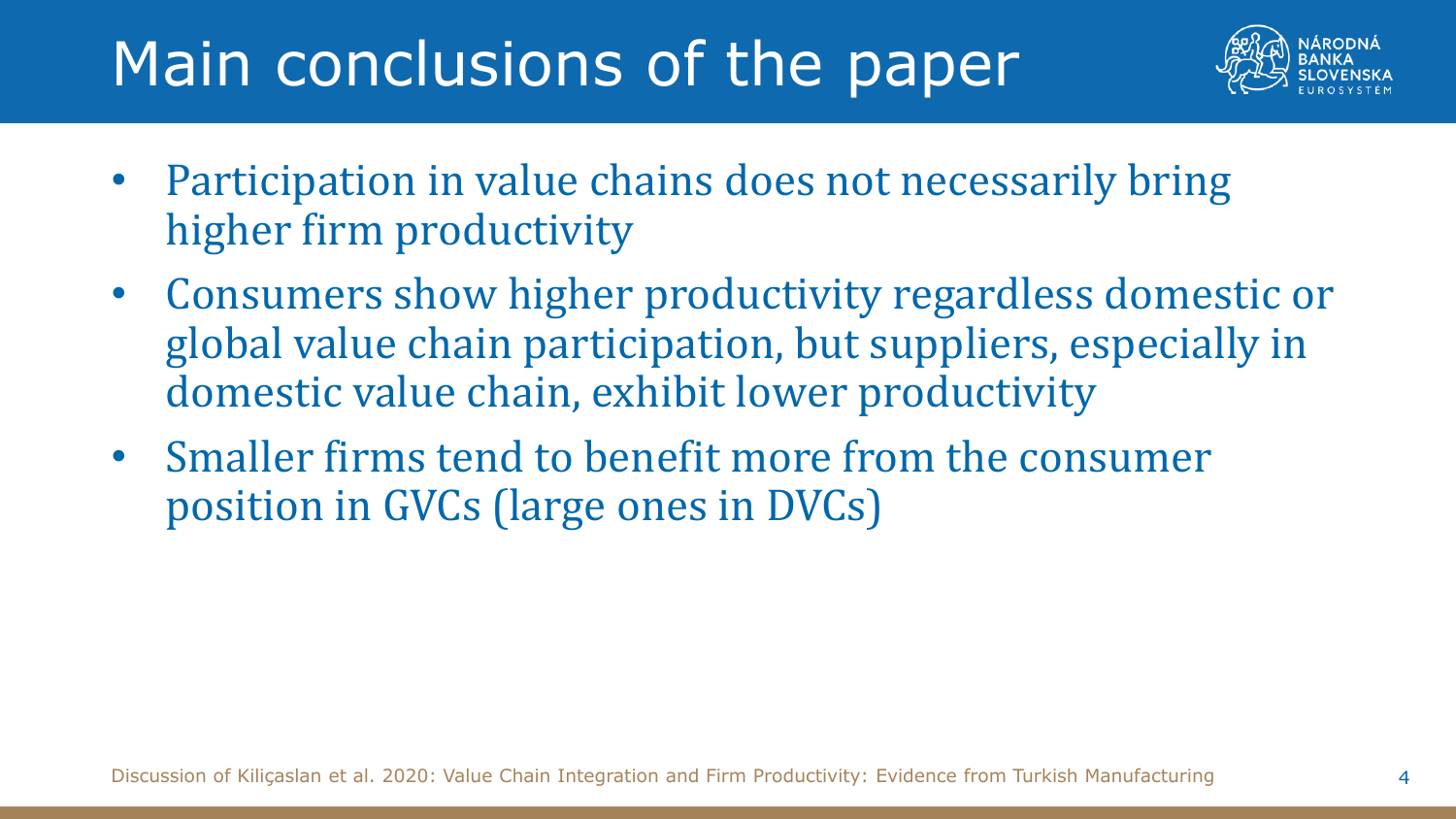### **Comments**





Source: CompNet Diagnostic Toolkit for Competitiveness Note: Gross exports as a share of gross domestic product



Source: CompNet Diagnostic Toolkit for Competitiveness Note: Foreign inputs and domestically-produced inputs as a share of gross exports

#### GVC Participation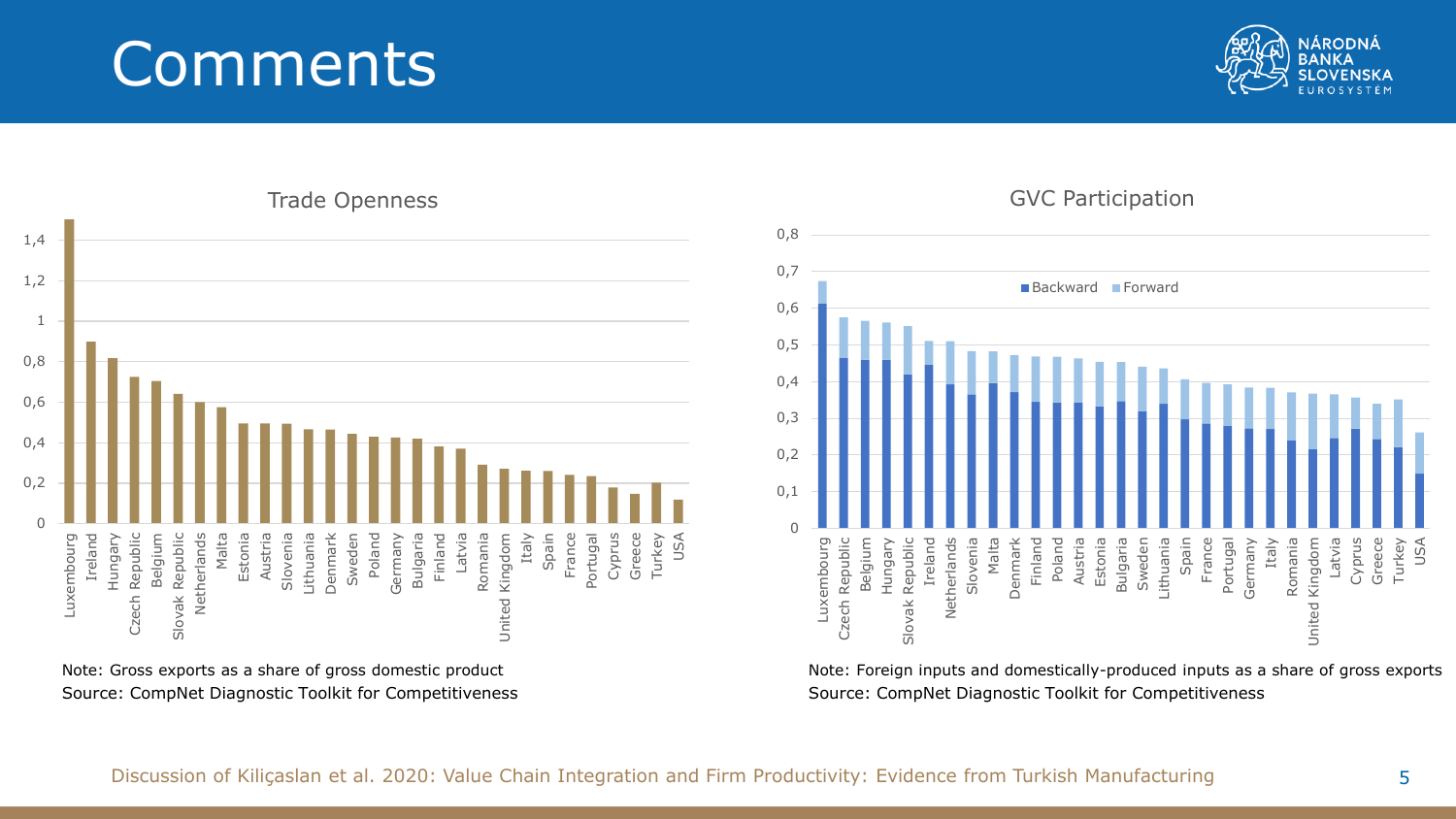## **Comments**

would be useful to include in the paper.





 $\Rightarrow$  A simple table comparing absolute (average or last year) numbers of GVC and DVC suppliers and consumers

Discussion of Kiliçaslan et al. 2020: Value Chain Integration and Firm Productivity: Evidence from Turkish Manufacturing 6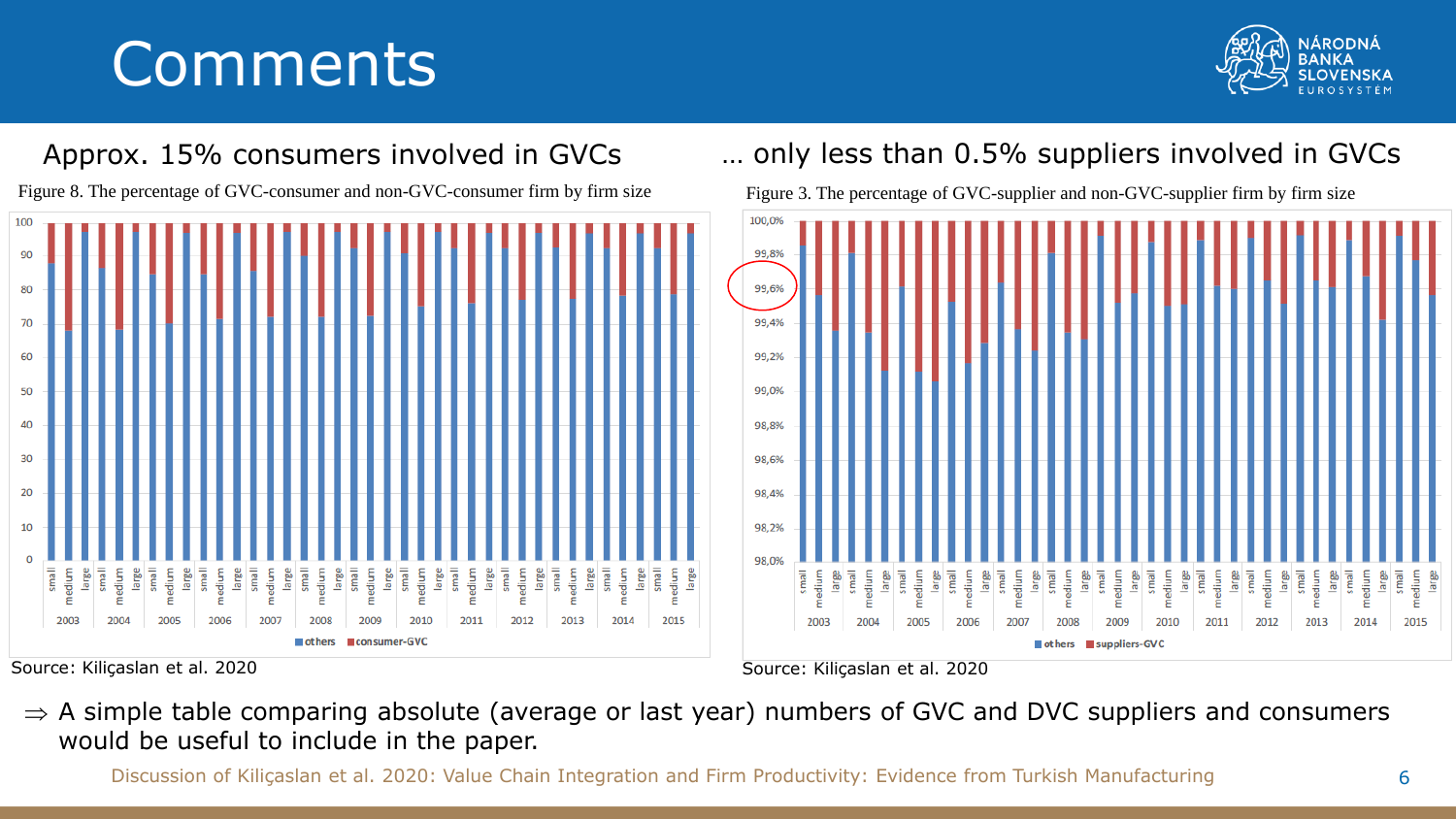### **Comments**



#### **ITALIAN AND GERMAN FIRMS IN GVCS**

|                    | Total sample                      | Italy                                   | Germany                       |           |
|--------------------|-----------------------------------|-----------------------------------------|-------------------------------|-----------|
| <b>INT</b>         | 1,996<br>(48.5%)                  | 1,358<br>(58.7%)                        | 638<br>$(35.4\%)$             |           |
| <b>INT-FMC</b>     | 991                               | 688                                     | <del>303</del>                | share of  |
| <b>INT-DMC</b>     | $(24.1\%)$<br>1,005<br>$(24.4\%)$ | (29.7%)<br><del>670</del><br>$(29.0\%)$ | (16.8%)<br>335<br>(18.6%)     | suppliers |
| <b>CPI</b>         | 264<br>$(6.4\%)$                  | <del>105</del><br>(4.5%                 | <del>159</del><br>(8.8%)      | share of  |
| <b>INT&amp;CPI</b> | 212                               | 104                                     | 108                           | consumers |
| Generic            | $(5.1\%)$<br>1,645                | $(4.5\%)$<br>746                        | $(6.0\%)$<br>899              |           |
| Total              | $(40.0\%)$<br>4,117<br>$(100\%)$  | $(32.2\%)$<br>2,313<br>$(100\%)$        | $(49.8\%)$<br>1,804<br>(100%) |           |

INT: dummy equal to one if SPTO=100; INT-FMC: dummy equal to one if an INT firm has its main customer outside the country (INT-FMC+INT-DMC=INT); INT-DMC: dummy equal to one if an INT firm has its main customer inside the country (INT-FMC+INT-DMC=INT); CPI: dummy equal to one if the firm buys a customized intermediate good from abroad; INT&CPI: dummy equal to one if an intermediate firm buys a customized intermediary from abroad; Generic: residual class. INT, CPI, and INT&CPI are mutually exclusive.

**Accetturo and Anna Giunta (2016, 2018)** find (much) higher share of GVC suppliers and lower share of consumers (purchasers) in Germany or Italy

#### **What could be the reason for so different shares?**

- Sample vs. population
- Industrial structure
- Firm concentration
- Level of development
- Other factors?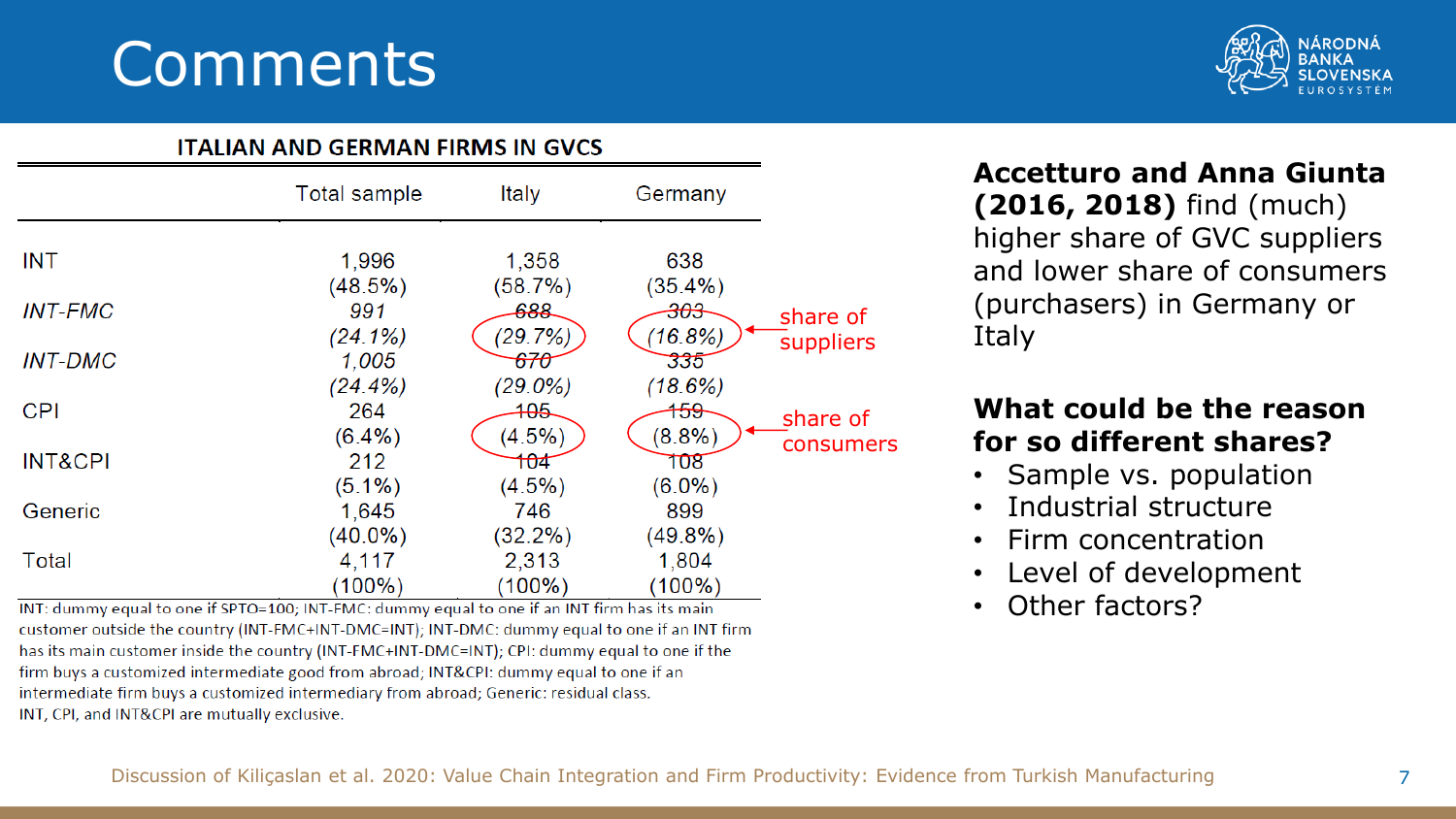

### Table 2: Measurement of GVC/DVC-supplier/consumer

|                                | Global                            | Domestic                         |  |  |
|--------------------------------|-----------------------------------|----------------------------------|--|--|
| Supplier                       | $=1$ if firm is exporter and      | $=1$ if firm is non-exporter and |  |  |
|                                | PTO/Sales > .51                   | $PTO/Sales > 51\%$               |  |  |
| Consumer                       | $=1$ if firm is intermetiate good |                                  |  |  |
|                                | importer                          | $=1$ if f DCI/Expenses $>15\%$   |  |  |
| Source: Kiliçaslan et al. 2020 |                                   |                                  |  |  |

Note: domestic customized intermediaries (DCI), produced to order (PTO)

In **Accetturo and Anna Giunta (2016, 2018)** supplier has PTO/sales=100 and the share of suppliers is still much higher.

=> More discussion on the chosen definition would be welcome in the paper